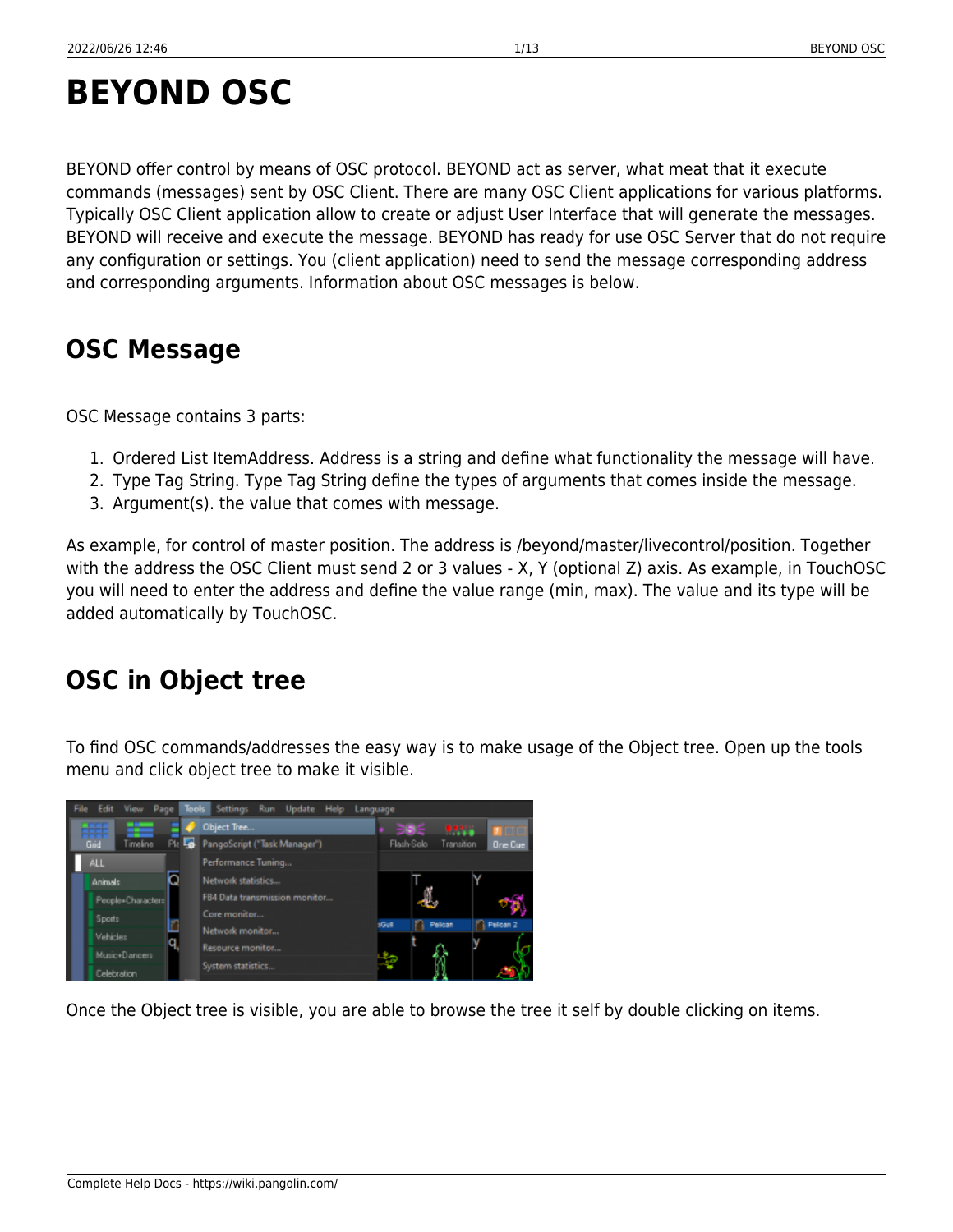

Once you clicked on an address or command you can take the command from the OSC address bar and use that on various locations.

The OSC address bar with command is highlighted in the example below.



This OSC address can be used in many locations.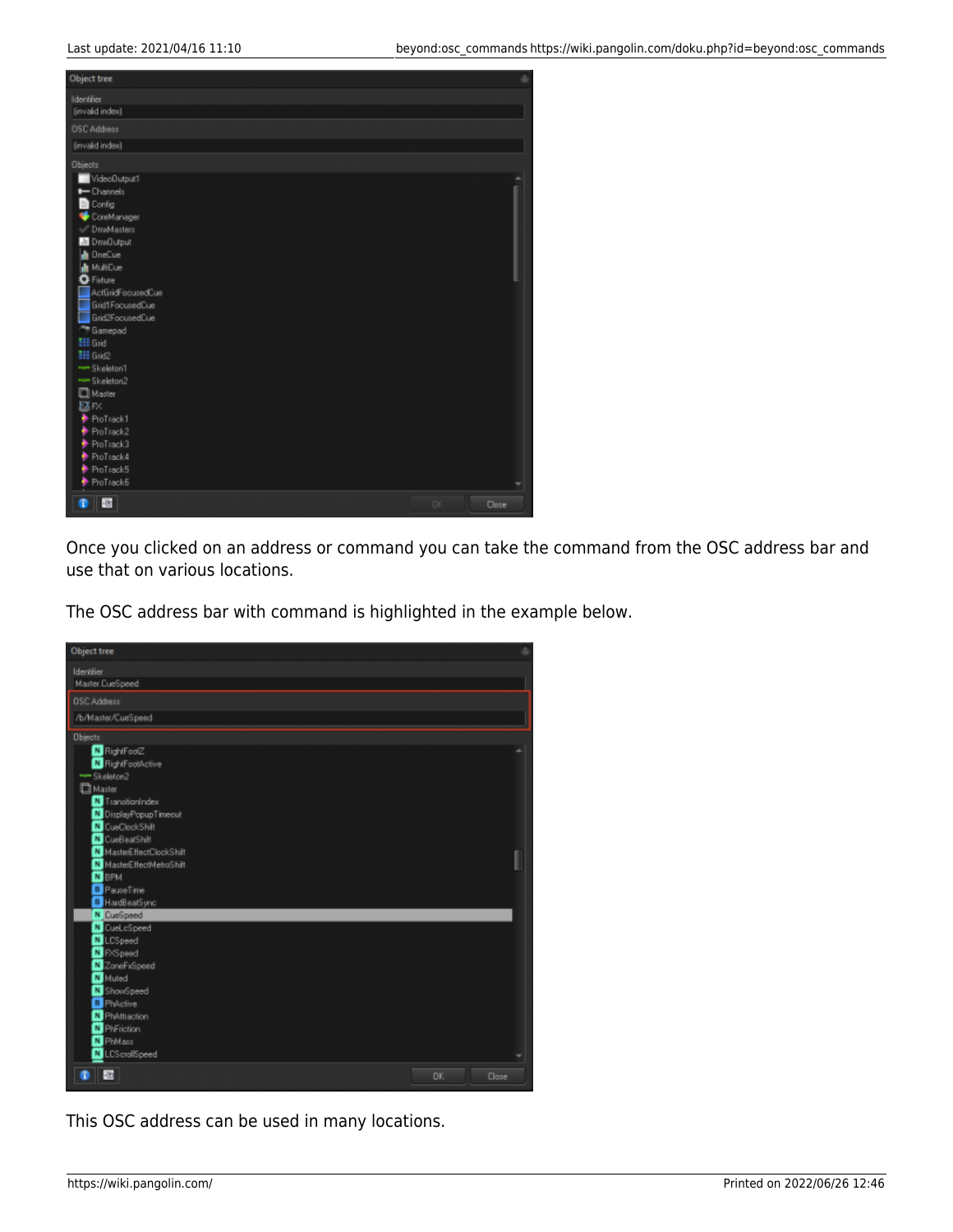- Internally in the Pangoscript editor - In BEYOND Universe - At the midi controller configuration panels - In third-party OSC applications like Lemur, TouchOSC etc.

Note that not all third-party OSC applications will process OSC as they should. A known issue is that TouchOSC is not able to process OSC commands to use the cue grid to its full potential.

## **OSC to PangoScript GATEWAY**

Server transform the OSC message to the command first and then the command goes to execution. The command appear in the system in the same way as it could be from the keyboard, or the mouse. This kind of servers also has fixed address and corresponding set of arguments. Actually, the address of such OSC server is a way to describe BEYOND command. And it was main intention - to give OSC the ability to do the same what the Script can do. Both parts (OSC and Script) produce a Command at the end, and why not to mix both worlds.

Address of message and number of arguments should correspond to the PangoScript command. Available following addressing:

/beyond/general/... /beyond/master/... /beyond/cue/... /beyond/zone/... /beyond/projector/... /beyond/protrack/...

"general" use for variety of script commands. All others are for specific features of object, or for live control (see above)

The "general" serve contain embedded Scripter-object that always exists. Basically, you supply a command into embedded scripter and then it wait for the next command

| Address                              | <b>Type</b> | Commentary |
|--------------------------------------|-------------|------------|
| /beyond/general/CueDown              | lii or iii  |            |
| /beyond/general/CueUp                | ii or iii   |            |
| /beyond/general/PauseCue             | Ш           |            |
| /beyond/general/RestartCue           | Ш           |            |
| /beyond/general/StopAllNow           |             |            |
| /beyond/general/StopAllSync          |             |            |
| /beyond/general/StopAllAsync         |             |            |
| /beyond/general/StopCueNow           |             |            |
| /beyond/general/StopCueSync          | iif         |            |
| /beyond/general/StopZone             | if          |            |
| /beyond/general/StopZonesOfProjector |             |            |

Complete Help Docs - https://wiki.pangolin.com/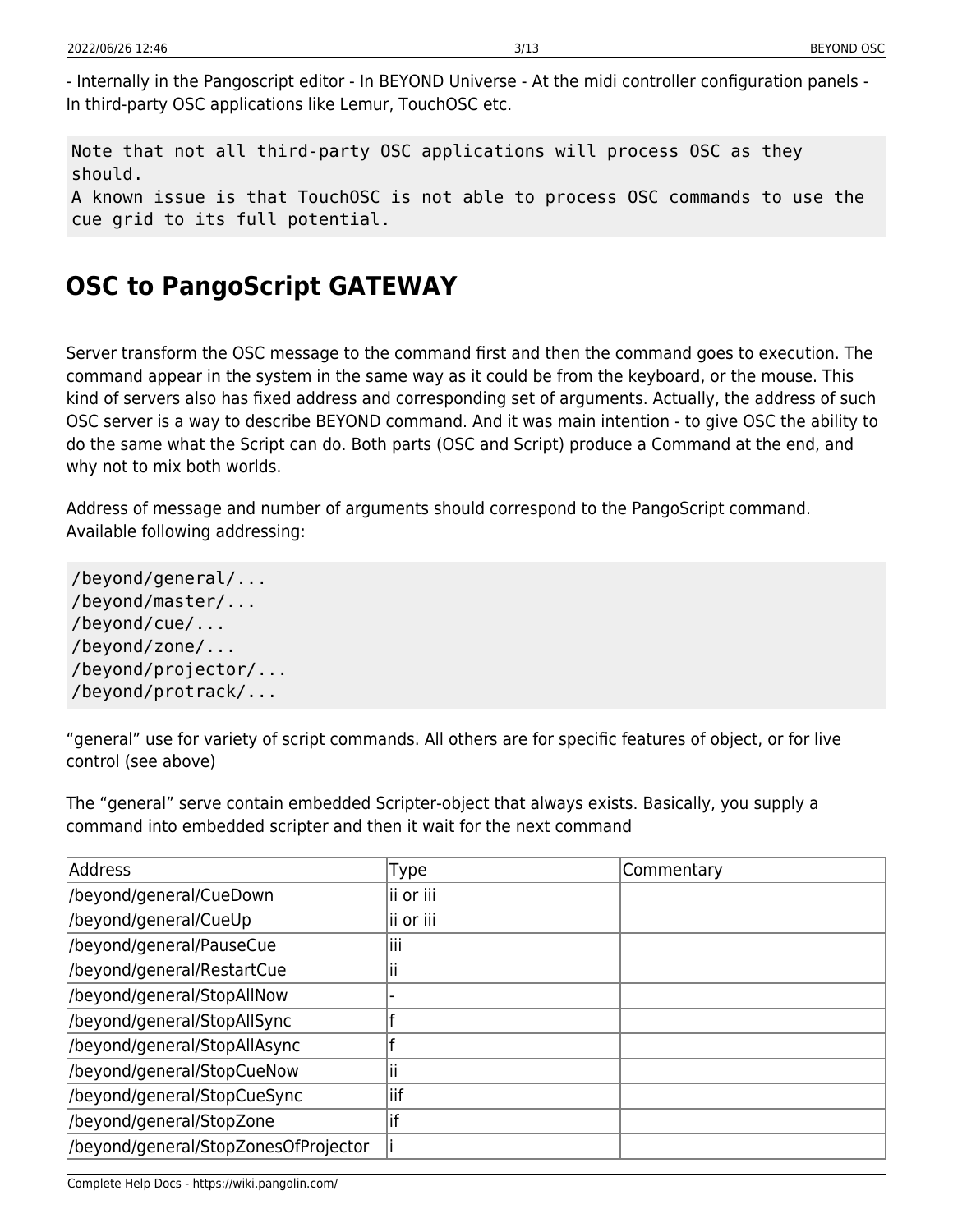| /beyond/general/BlackOut              |    |  |
|---------------------------------------|----|--|
| /beyond/general/EnableLaserOutput     |    |  |
| /beyond/general/DisableLaserOutput    |    |  |
| /beyond/general/MasterPause           |    |  |
| /beyond/general/VirtualLJ             |    |  |
| /beyond/general/VLJFX                 | İΪ |  |
| /beyond/general/BeatTap               |    |  |
| /beyond/general/SetBpm                |    |  |
| /beyond/general/SetBpmDelta           |    |  |
| /beyond/general/BeatResync            |    |  |
| /beyond/general/OneCue                |    |  |
| /beyond/general/OnePer                |    |  |
| /beyond/general/MultiCue              |    |  |
| /beyond/general/Transition            |    |  |
| /beyond/general/ClickSelect           |    |  |
| /beyond/general/ClickToggle           |    |  |
| /beyond/general/ClickRestart          |    |  |
| /beyond/general/ClickFlash            |    |  |
| /beyond/general/ClickSoloFlash        |    |  |
| /beyond/general/ClickLive             |    |  |
| /beyond/general/TimerBeat             |    |  |
| /beyond/general/AudioBeat             |    |  |
| /beyond/general/ManualBeat            |    |  |
| /beyond/general/ClickScrollZoom       |    |  |
| /beyond/general/ClickScrollSize       |    |  |
| /beyond/general/ClickScrollFade       |    |  |
| /beyond/general/ClickScrollVPoints    |    |  |
| /beyond/general/ClickScrollScanRate   |    |  |
| /beyond/general/ClickScrollColor      |    |  |
| /beyond/general/ClickScrollAniSpeed   |    |  |
| /beyond/general/ClickScrollR          |    |  |
| /beyond/general/ClickScrollG          |    |  |
| /beyond/general/ClickScrollB          |    |  |
| /beyond/general/ClickScrollA          |    |  |
| /beyond/general/SetLimiterProfile     |    |  |
| /beyond/general/SetLimiterPerZone     |    |  |
| /beyond/general/SetLimiterPerGrid     |    |  |
| /beyond/general/SetLimiterFlash       |    |  |
| /beyond/general/SetLimiterHold        |    |  |
| /beyond/general/SetLimiterBeam        |    |  |
| /beyond/general/SetLimiterDMX         |    |  |
| /beyond/general/SetLimiterShow        |    |  |
| /beyond/general/MasterTransitionIndex |    |  |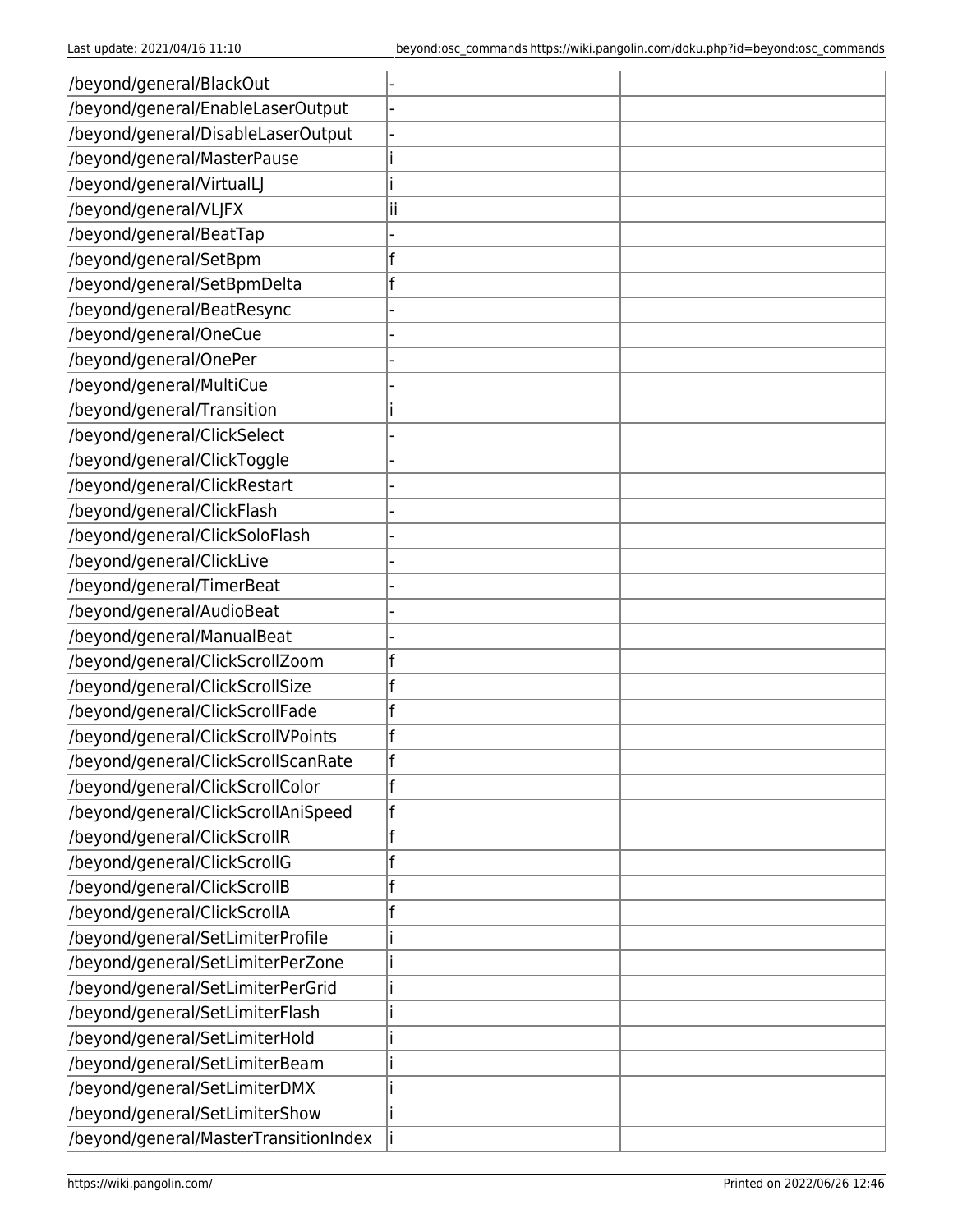| /beyond/general/MasterTransitionTime          | lf             |  |
|-----------------------------------------------|----------------|--|
| /beyond/general/MasterTransition              |                |  |
| /beyond/general/DisplayPopup                  | <b>ANY TTS</b> |  |
| /beyond/general/DisplayPreview                | lsi            |  |
| /beyond/general/MasterSpeed                   | f              |  |
| /beyond/general/UnselectAllSmart              |                |  |
| /beyond/general/SelectSmart                   | <b>ANY TTS</b> |  |
| /beyond/general/UnselectSmart                 | <b>ANY TTS</b> |  |
| /beyond/general/ToggleSelectSmart             | <b>ANY TTS</b> |  |
| /beyond/general/UnmuteAllSmart                |                |  |
| /beyond/general/MuteSmart                     | <b>ANY TTS</b> |  |
| /beyond/general/UnmuteSmart                   | <b>ANY TTS</b> |  |
| /beyond/general/ToggleMuteSmart               | <b>ANY TTS</b> |  |
| /beyond/general/UnselectAllFixt               |                |  |
| /beyond/general/SelectFixt                    | <b>ANY TTS</b> |  |
| /beyond/general/UnselectFixt                  | <b>ANY TTS</b> |  |
| /beyond/general/ToggleSelectFixt              | <b>ANY TTS</b> |  |
| /beyond/general/UnmuteAllZone                 |                |  |
| /beyond/general/MuteZone                      | <b>ANY TTS</b> |  |
| /beyond/general/UnmuteZone                    | <b>ANY TTS</b> |  |
| /beyond/general/ToggleMuteZone                | <b>ANY TTS</b> |  |
| /beyond/general/MuteSelected                  |                |  |
| /beyond/general/UnselectAllZones              |                |  |
| /beyond/general/SelectZone                    | <b>ANY TTS</b> |  |
| /beyond/general/SelectZoneName                | <b>ANY TTS</b> |  |
| /beyond/general/UnSelectZone                  | <b>ANY TTS</b> |  |
| /beyond/general/UnSelectZoneName              | <b>ANY TTS</b> |  |
| /beyond/general/ToggleSelectZone              | <b>ANY TTS</b> |  |
| //beyond/general/ToggleSelectZoneName ANY TTS |                |  |
| /beyond/general/MuteSelectedZones             |                |  |
| /beyond/general/SetGridSize                   | н              |  |
| /beyond/general/MasterPauseTime               |                |  |
| /beyond/general/StoreZoneSelection            |                |  |
| /beyond/general/ReStoreZoneSelection          |                |  |
| /beyond/general/SelectGrid                    |                |  |
| /beyond/general/SelectTabName                 | S              |  |
| /beyond/general/SelectTab                     |                |  |
| /beyond/general/SelectNextTab                 |                |  |
| /beyond/general/SelectPrevTab                 |                |  |
| /beyond/general/SelectPageName                |                |  |
| /beyond/general/SelectPage                    |                |  |
| /beyond/general/SelectNextPage                |                |  |
| /beyond/general/SelectPrevPage                |                |  |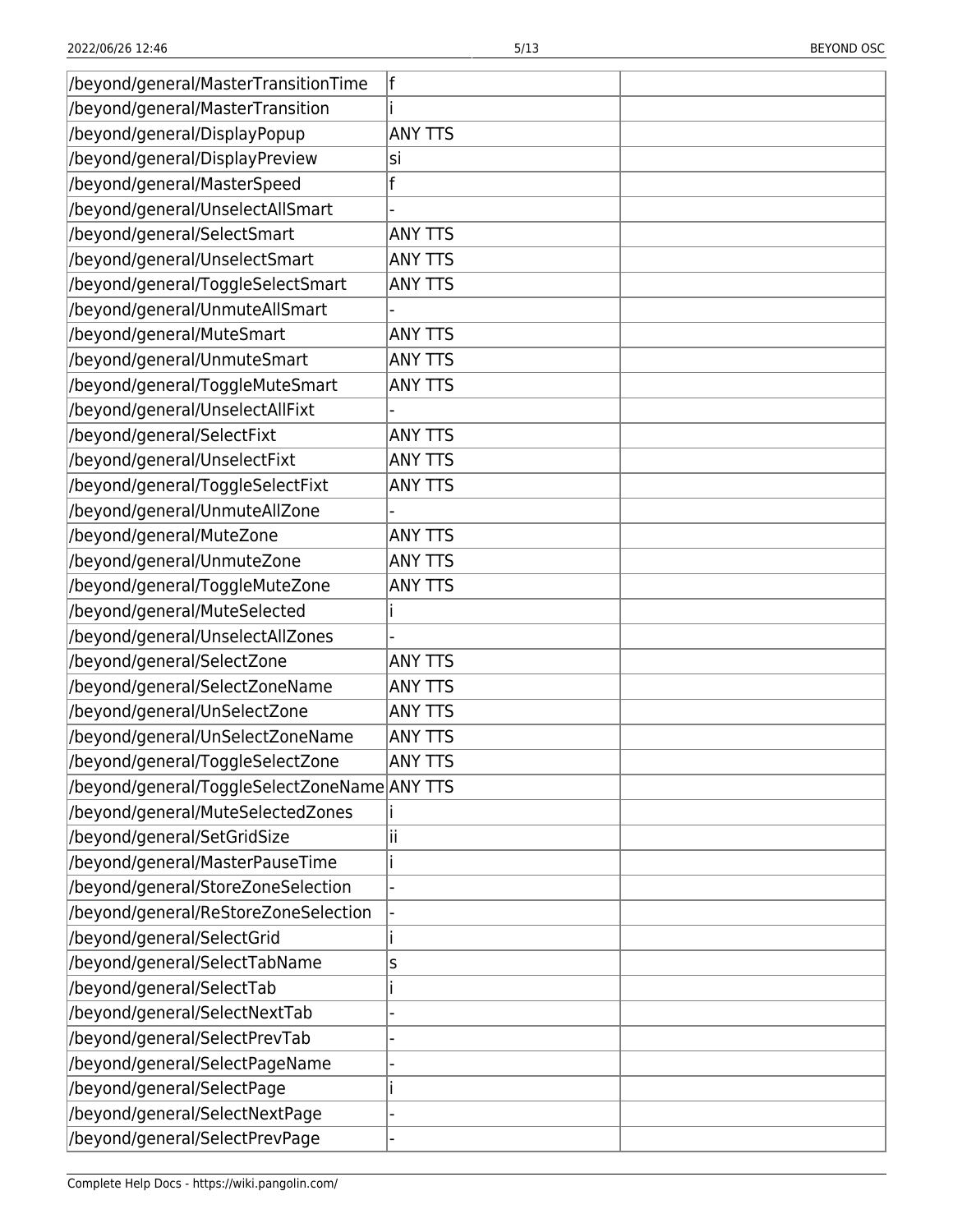| /beyond/general/SelectAllCat        |         |                                                                                        |
|-------------------------------------|---------|----------------------------------------------------------------------------------------|
| /beyond/general/SelectCatName       | S       |                                                                                        |
| /beyond/general/SelectCat           |         |                                                                                        |
| /beyond/general/SelectNextCat       |         |                                                                                        |
| /beyond/general/SelectPrevCat       |         |                                                                                        |
| /beyond/general/FocusCell           | н       |                                                                                        |
| /beyond/general/FocusCellIndex      |         |                                                                                        |
| /beyond/general/StartCell           |         |                                                                                        |
| /beyond/general/ReStartCell         |         |                                                                                        |
| /beyond/general/StopCell            |         |                                                                                        |
| /beyond/general/ShiftFocus          |         |                                                                                        |
| /beyond/general/MoveFocus           | Ш       |                                                                                        |
| /beyond/general/SelectCue           | S       |                                                                                        |
| /beyond/general/StartCue            | S       |                                                                                        |
| /beyond/general/StopCue             | S       |                                                                                        |
| /beyond/general/LoadCue             | S       |                                                                                        |
| /beyond/general/LoadWorkspace       | S       |                                                                                        |
| /beyond/general/SetPage             |         |                                                                                        |
| /beyond/general/GetPage             |         |                                                                                        |
| /beyond/general/SelectMidi          |         |                                                                                        |
| /beyond/general/MidiOut             | iii     |                                                                                        |
| /beyond/general/DmxOut              | Any TTS | 'ii', base channel, value, value,<br>value and so on.                                  |
| /beyond/general/ChannelOut          | ii      |                                                                                        |
| /beyond/general/OscOut              | Any TTS | sii ClickCode:'OscOut<br>"/beam1/xy", -5, 100 - set beam<br>1 position to [-5,100]';), |
| /beyond/general/StopZoneByName      | S       |                                                                                        |
| /beyond/general/StopProjectorByName | S       |                                                                                        |
| /beyond/general/ControlMaster       |         |                                                                                        |
| /beyond/general/ControlCue          | ii      |                                                                                        |
| /beyond/general/ControlZone         |         |                                                                                        |
| /beyond/general/ControlTrack        |         |                                                                                        |
| /beyond/general/ControlProjector    |         |                                                                                        |
| /beyond/general/ControlSmart        |         |                                                                                        |
| /beyond/general/StopCode            | S       |                                                                                        |

#### **Supported Argument types**

BEYOND support integer number (i), float point number (f), and string (s). Other data types ignored. You need to ensure that OSC client send correct type of argument to BEYOND.

Supported addressing schemes.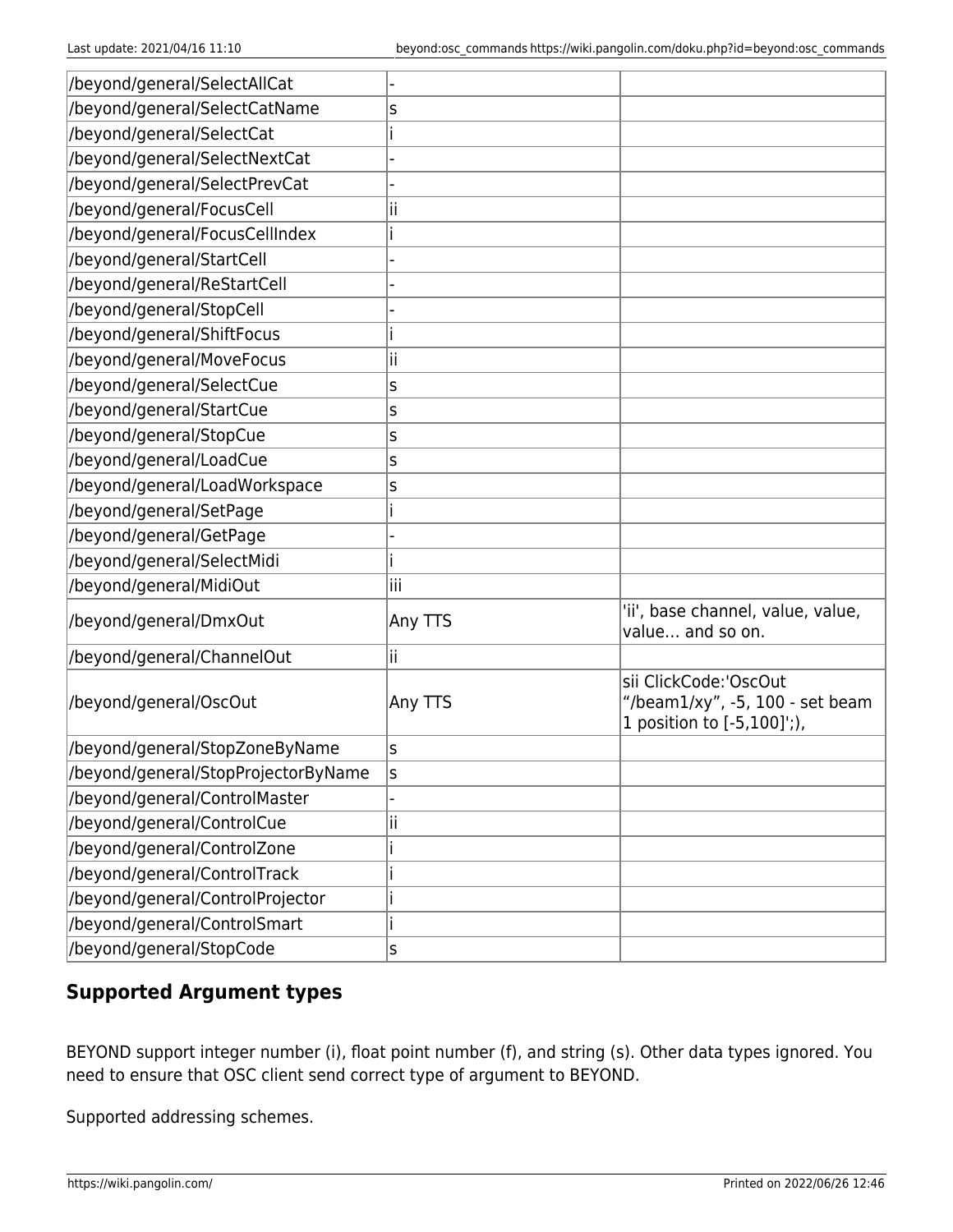Characters: , / [ ]  $\{$   $\}$  \* ? ! ' ' # are used for address format and can not be used in names. These characters.has special functionality:

- Pattern matching (from OSC specification)
- '?' in the OSC Address Pattern matches any single character
- '\*' in the OSC Address Pattern matches any sequence of zero or more characters
- [abcde] any of specified characters. In example a,b,c,d,e
- [ad-fx] "-" means a series of characters. In example: a,d,e,f,x
- [!abc] "!" means inversion. in example we have "all except a,b,c". In all other places "!" can not be used.
- {aaa,bcd} means any of strings separated by comma. In example: aaa or bcd

Extended syntax when use OSC servers in PangoScript. (not relating to OSC clients such as TouchOSC, Lemur and so on)

It is possible to use OSC syntax in PangoScript. You type an address and arguments. Scripter will analyze and supply for execution into BEYOND OSC servers. You can use variables of script inside address. Variable name should be inside  $\lt$   $>$ 

#### **Example:**

```
var MyVariable
MyVariable = 0/beyond/zone/<MyVariable>/select 1
```
### **Other OSC Servers**

#### **Direct servers**

This kind of server provide a direct access to internal object of BEYOND. No extra layers, or something in between. BEYOND receive the OSC packet, analyze the address and if the address point on direct server, the BEYOND execute it right after the address parsing. Such servers has fixed address part and number of arguments.

| Server: DMX Input      |                             |                                                                                                   |                                                                   |  |
|------------------------|-----------------------------|---------------------------------------------------------------------------------------------------|-------------------------------------------------------------------|--|
| Address                | Argument type(s Commentary  |                                                                                                   |                                                                   |  |
| //beyond/dmx ffff      |                             | Gateway. array of f (floats) goes to DMX output. value 0255. "-1" is<br>special "undefined" state |                                                                   |  |
| Server: Beams          |                             |                                                                                                   |                                                                   |  |
| Address                | Argument type(s) Commentary |                                                                                                   |                                                                   |  |
| //beyond/beams ffff    | loff. 255 - on.             |                                                                                                   | Gateway. Control beams. Works as brightness control per beam. 0 - |  |
| Server: Channels       |                             |                                                                                                   |                                                                   |  |
| Address                |                             |                                                                                                   | Argument type(s) Commentary                                       |  |
| //beyond/channels ffff |                             |                                                                                                   | Gateway. Control channels. Value range 01                         |  |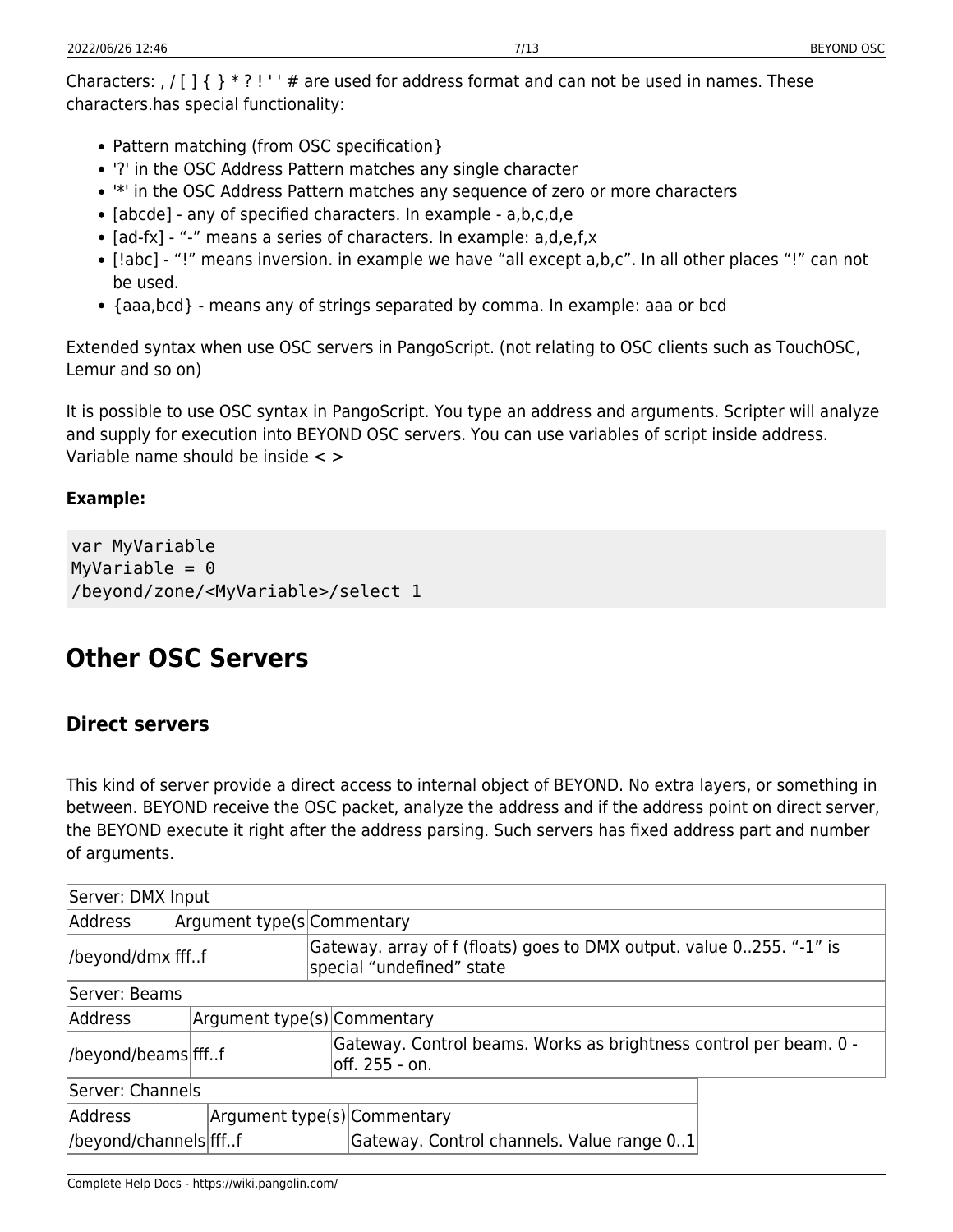| Server: MULTI TOUCH interface |                             |                                                           |  |  |
|-------------------------------|-----------------------------|-----------------------------------------------------------|--|--|
| Address                       | Argument type(s) Commentary |                                                           |  |  |
| $ $ /beyond/touch/x $ f $     |                             | value 01.                                                 |  |  |
| //beyond/touch/y f            |                             | value 01.                                                 |  |  |
| //beyond/touch/z f            |                             | value $01$ , means a pressure. 1 full pressure. $0$ - off |  |  |

#### **Live Control Parameters**

There are a few areas where used Live Control object:

```
/beyond/master/...
/beyond/cue/...
/beyond/zone/...
/beyond/projector/...
/beyond/protrack/...
```
example of full path to Live Control:

/beyond/master/livecontrol/size /beyond/cue/0/0/livecontrol/size /beyond/zone/0/livecontrol/size /beyond/projector/0/livecontrol/size /beyond/spatial/0/livecontrol/size /beyond/smart/0/livecontrol/size

#### **NOTE 1**

/beyond/protrack/ - here can be used index or name of protrack-object /beyond/zone/ - here can be used index or name of zone-object

In the table below a list of functions (ending name of the address):

| Function | Type Commentary                               |
|----------|-----------------------------------------------|
| size     | $-400400$ - one size for all 3 axis           |
| sizex    | $-400400$                                     |
| sizey    | $-400400$                                     |
| sizez    | $-400400$                                     |
| zoom     | 0100                                          |
| posx     | -32768  32768 . Coordinate for output 16 bit  |
| posy     | -32768  32768 . Coordinate for output 16 bit  |
| posz     | -32768  32768 . Coordinate for output 16 bit  |
| anglex   | -360*8  360*8 . 8 rounds                      |
| angley   | -360*8  360*8 . 8 rounds                      |
| anglez   | -360*8  360*8 . 8 rounds                      |
| rotox    | $-360*4$ $\ldots$ 360*4 . 4 rounds per second |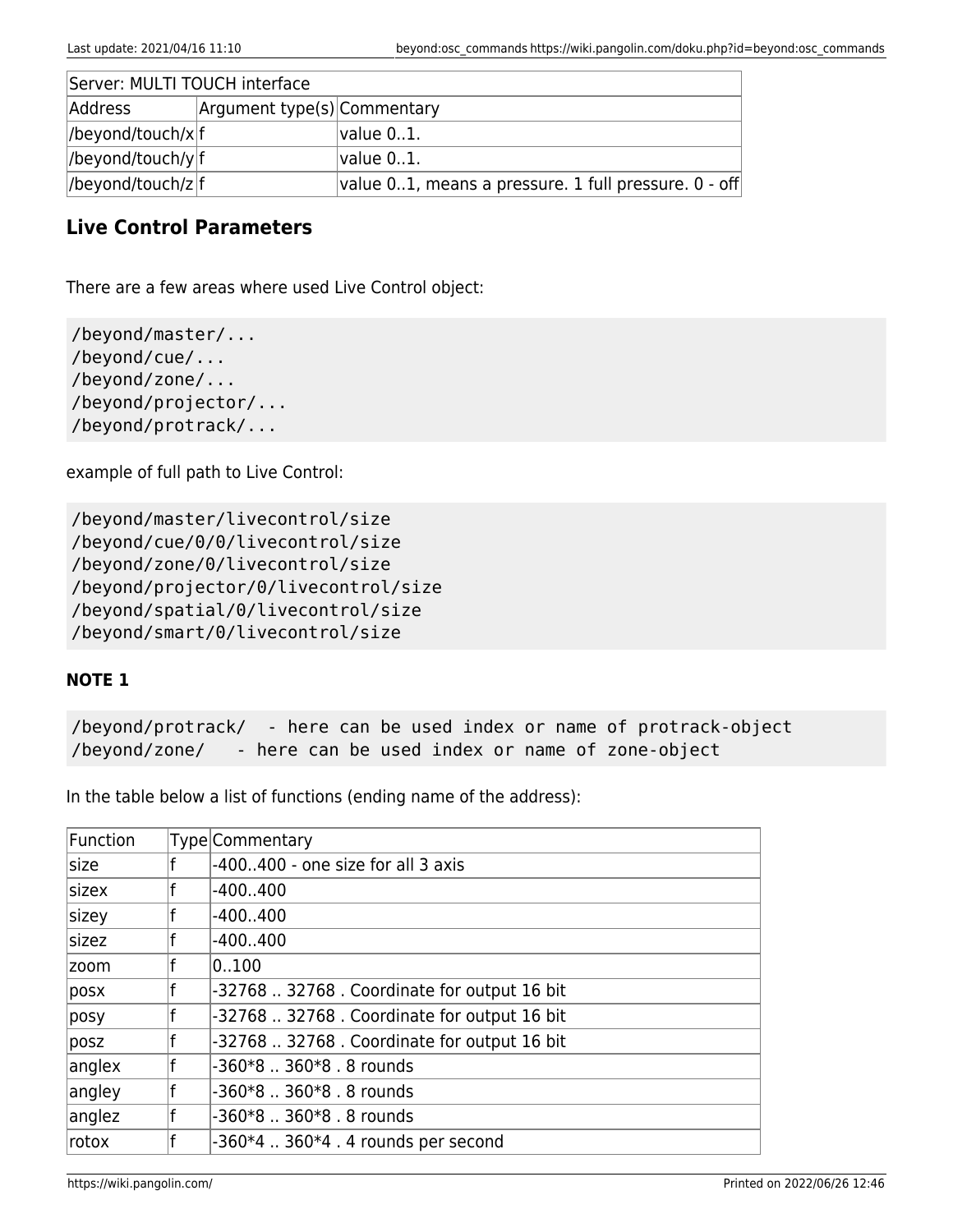| rotoy           | f    | $-360*4$ $\ldots$ 360*4 . 4 rounds per second                          |
|-----------------|------|------------------------------------------------------------------------|
| rotoz           | f    | -360*4  360*4 . 4 rounds per second                                    |
| brightness      | f    | 0.100                                                                  |
| visiblepoints f |      | 0.100                                                                  |
| colorslider     | f    | 0.255                                                                  |
| anispeed        | f    | 0.400                                                                  |
| scanrate        | f    | 10200. 100 default                                                     |
| red             | f    | 0.255                                                                  |
| green           | f    | 0.255                                                                  |
| blue            | f    | 0.255                                                                  |
| alpha           | f    | 0.255                                                                  |
| $\mathsf{fx1}$  | f    | -147. -1 means stop. 047 - effect index. 48 effects per row            |
| $f_{\text{X2}}$ | f    | -147. -1 means stop. 047 - effect index. 48 effects per row            |
| $f \times 3$    | f    | -147. -1 means stop. 047 - effect index. 48 effects per row            |
| $f_{X}4$        | f    | -147. -1 means stop. 047 - effect index. 48 effects per row            |
| fx1action       | f    | 0100. effect action. 100 means fill action                             |
| fx2action       | f    | 0100. effect action. 100 means fill action                             |
| fx3action       | f    | 0100. effect action. 100 means fill action                             |
| fx4action       | f    | 0100. effect action. 100 means fill action                             |
| size            | ff   | size by x,y axis. -400400                                              |
| pos             | ff   | position by x,y axis. -32768  32768                                    |
| size            | fff  | size by x,y,z axis. -400400                                            |
| pos             | fff  | position by x,y,z axis. -32768  32768                                  |
| angle           | fff  | angle by x,y,z axis                                                    |
| roto            | fff  | rotation speed by x,y,z axis                                           |
| lfx.            | ffff | four FX indexes. -1 means stop. 047 - effect index. 48 effects per row |

#### **Server: MASTER**

/beyond/master/livecontrol/…

#### **Server: CUE**

/beyond/cue/#/#/livecontrol/… require two indexes - page and cue

#### **Server: ZONE**

| Function                    | Type Commentary                            |
|-----------------------------|--------------------------------------------|
| //beyond/zone/#/select      | 0-undelect. 1-select, 2-toggle state       |
| //beyond/zone/#/mute        | 0-default, unmuted. 1-mute. 2-toggle state |
| //beyond/zone/#/livecontrol |                                            |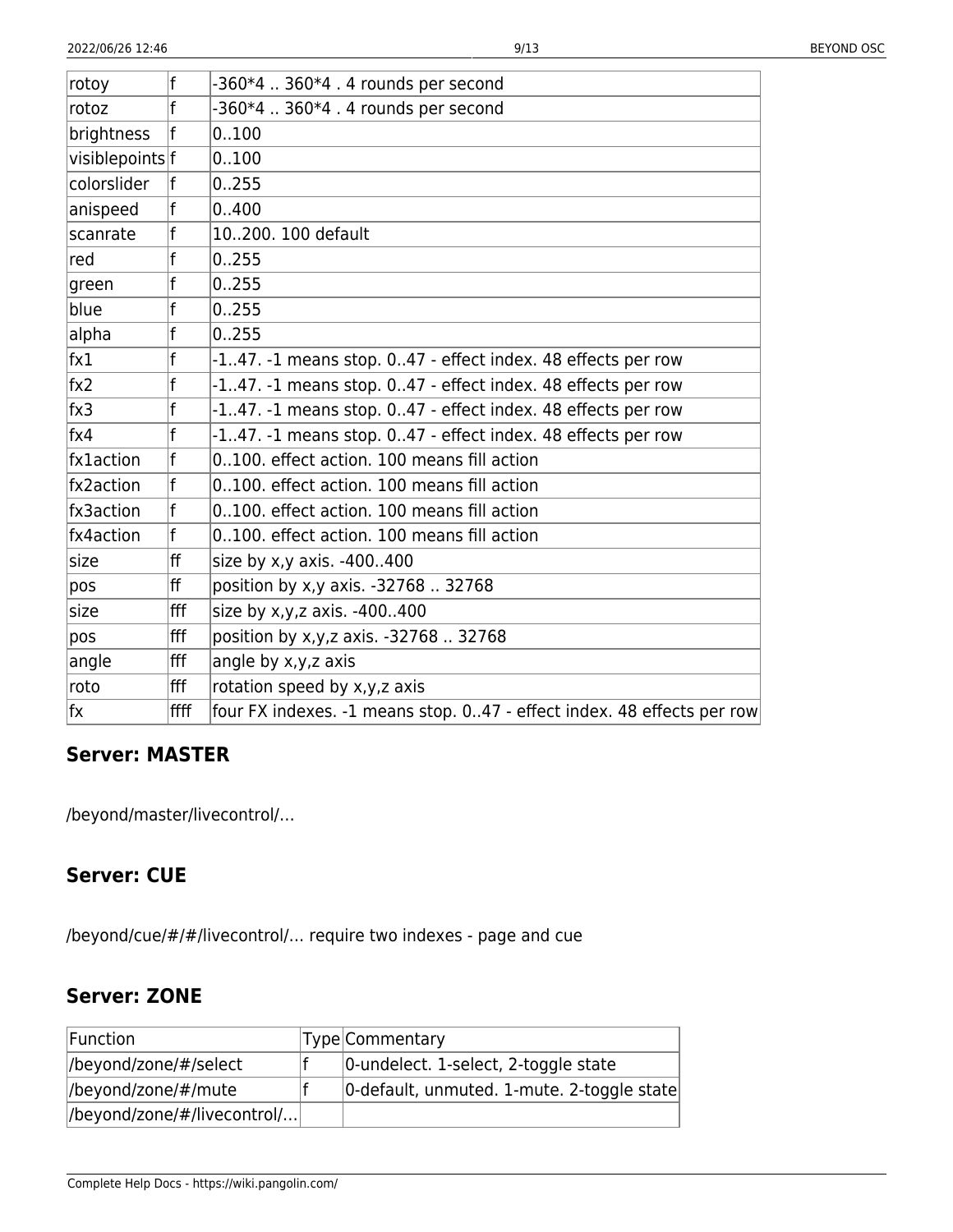# is the index of the zone

#### **Server: PROJECTOR**

| Function                         | Type Commentary       |
|----------------------------------|-----------------------|
| /beyond/projector/#/livecontrol/ |                       |
| /beyond/projector/#/sizex        | $-100100$             |
| /beyond/projector/#/sizey        | $-100100$             |
| /beyond/projector/#/posx         | $-100100$             |
| /beyond/projector/#/posy         | $-100100$             |
| /beyond/projector/#/swapxy       | 0-off, 1-on, 2-toggle |
| /beyond/projector/#/invx         | 0-off, 1-on, 2-toggle |
| /beyond/projector/#/invy         | 0-off, 1-on, 2-toggle |

# is index of the spatial defined in UI

#### **Server: ProTrack**

| Function                         | Type | Commentary                                                                                                               |
|----------------------------------|------|--------------------------------------------------------------------------------------------------------------------------|
| //beyond/protrack/#/select       |      | 0-unselect. 1-select 2-toggle state                                                                                      |
| //beyond/protrack/#/mute         |      | 0-default, unmuted. 1-mute. 2-toggle state                                                                               |
| //beyond/protrack/#/livecontrol/ |      |                                                                                                                          |
| //beyond/protrack/#/CODENAME     |      | $\left $ CODENAME is a name of "deamon" script defined inside protrack<br>CODENAME object. Function "start" the scripter |

# is index or NAME of the protrack object defined in Setup dialog

#### **Server: FIXTURE**

/beyond/fixture/NAME/FUNCTION

"**NAME**" is index or NAME of the FIXTURE object defined in Setup dialog. "**FUNCTION**" is name of function that exists in the Fixture

#### **Server: MIDI DEVICES CONTROL**

| Function        | Type Commentary                                                                                |
|-----------------|------------------------------------------------------------------------------------------------|
| /midi/close     | close all 4 ports                                                                              |
| /midi/open      | open all 4 ports                                                                               |
| //midi/index    | set current device index, 03                                                                   |
| /midi/sysex     | ffff send sysex to current (index) device                                                      |
| //midi/CODENAME | codename is name of script defined in "daemons" of the MIDI MAPPING. Works<br>for current only |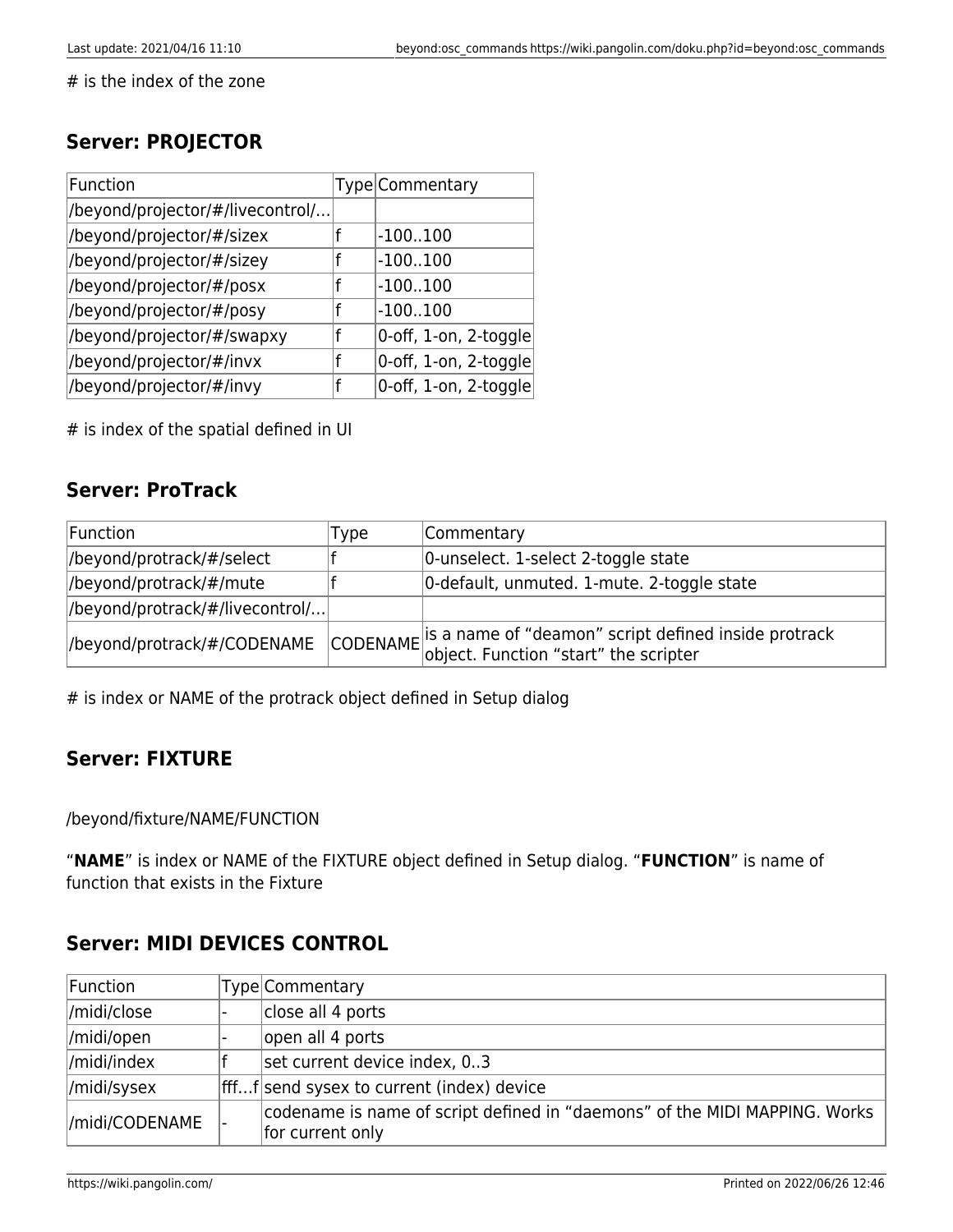| $\vert$ /midi/1/      |                      | or /midi/ <devicename>/</devicename>                                                                                                    |
|-----------------------|----------------------|-----------------------------------------------------------------------------------------------------------------------------------------|
| $\vert$ /midi/2/      |                      | or/midi/ <devicename>/</devicename>                                                                                                     |
| $\vert$ /midi/3/      |                      | or /midi/ <devicename>/</devicename>                                                                                                    |
| $\vert$ /midi/4/      |                      | or/midi/ <devicename>/</devicename>                                                                                                     |
| /midi/1/devicein      | S                    |                                                                                                                                         |
| /midi/1/deviceout     | ls                   |                                                                                                                                         |
| $\vert$ /midi/1/sysex | $ {\sf fff}{\sf f} $ |                                                                                                                                         |
| //midi/1/CODENAME -   |                      | codename is name of script defined in "daemons" of the MIDI MAPPING. Here<br>the device index specified. so, no need to set pair-index. |

### **Server: PROJECTION ZONE SETUP**

| Function                              |             | Type Commentary                                 |
|---------------------------------------|-------------|-------------------------------------------------|
| /beyond/zonesetup/zone                | f           | set index of current zone                       |
| /beyond/zonesetup/nextzone            |             | increase index (go to next zone)                |
| /beyond/zonesetup/prevzone            |             | decrease index (go previews zone)               |
| /beyond/zonesetup/param               | f           | set index of current parameter - size, pos, etc |
| /beyond/zonesetup/nextparam           |             |                                                 |
| /beyond/zonesetup/prevparam           |             |                                                 |
| /beyond/zonesetup/ax                  | f           |                                                 |
| /beyond/zonesetup/ay                  | f           |                                                 |
| /beyond/zonesetup/bx                  | f           |                                                 |
| /beyond/zonesetup/by                  | f           |                                                 |
| /beyond/zonesetup/x                   | f           | equal to ax                                     |
| /beyond/zonesetup/y                   | f           | equal to ay                                     |
| /beyond/zonesetup/xsize               | f           |                                                 |
| /beyond/zonesetup/ysize               | f           |                                                 |
| /beyond/zonesetup/xposition           | f           |                                                 |
| /beyond/zonesetup/yposition           | f           |                                                 |
| /beyond/zonesetup/zrotation           | f           |                                                 |
| /beyond/zonesetup/xlinearity          | f           |                                                 |
| /beyond/zonesetup/ylinearity          | f           |                                                 |
| /beyond/zonesetup/xsymmetry           | f           |                                                 |
| /beyond/zonesetup/ysymmetry           | f           |                                                 |
| /beyond/zonesetup/xsymmetryoffset  f  |             |                                                 |
| /beyond/zonesetup/ysymmetryoffset  f  |             |                                                 |
| /beyond/zonesetup/xkeystone           | f           |                                                 |
| /beyond/zonesetup/ykeystone           | f           |                                                 |
| /beyond/zonesetup/xpincussion         | f           |                                                 |
| /beyond/zonesetup/ypincussion         | $\mathbf f$ |                                                 |
| /beyond/zonesetup/xpincussionoffset f |             |                                                 |
| /beyond/zonesetup/ypincussionoffset f |             |                                                 |
| /beyond/zonesetup/xbow                |             |                                                 |
| /beyond/zonesetup/ybow                | f           |                                                 |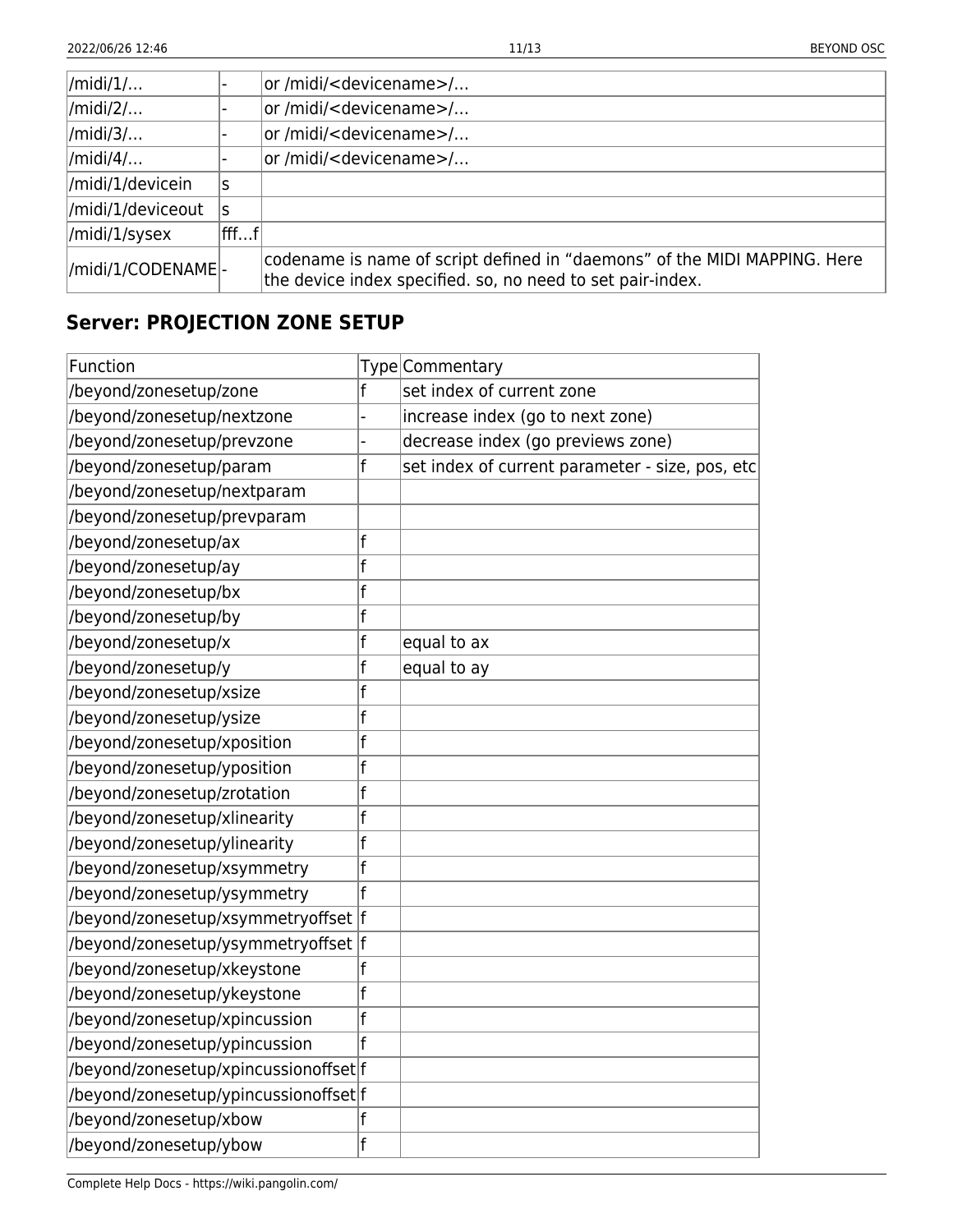| //beyond/zonesetup/xbowoffset |  |  |
|-------------------------------|--|--|
| //beyond/zonesetup/ybowoffset |  |  |
| //beyond/zonesetup/xshear     |  |  |
| //beyond/zonesetup/yshear     |  |  |

#### **Server: Universe window**

```
/u/ Layout Name / Object Name / Property Name
```
Universe window is the most flexible because the content defined exclusively by BEYOND User. The name of Layout, same as name of Object inside the Layout are completelly used defined.

| <b>Function</b>   | Type            | Commentary                                                                                                                                                       |
|-------------------|-----------------|------------------------------------------------------------------------------------------------------------------------------------------------------------------|
| /value            | i,f,ii,<br>even | define value of object. Designed for sliders and buttons. An object such as XY Par<br>require two coordinates, the OCS Client should send two integer of floats. |
| /x                | i,f             | equal to "value", define the value of slider                                                                                                                     |
| /y                | i,f             | define Y value for object such as XY Pad                                                                                                                         |
| /visible          | i,f             | control visibility of object. Value above 0.01 will make it visible, below 0.01 -<br>invisible                                                                   |
| /selected         | i,f             | control Selected state of object. Value above 0.01 will make it Selected, below<br>0.01 - un selected. Used with Zone, Fixture objects in layouts                |
| /minvalue         | i,f             | define minimum value of slider                                                                                                                                   |
| /maxvalue         | i,f             | define maximum value of slider                                                                                                                                   |
| /timeshift        | i,f             | define time shift property of component                                                                                                                          |
| /dropduration i,f |                 | duration of drop effect in seconds                                                                                                                               |
| /radius           | i,f             | radius of spatial effect                                                                                                                                         |
| /caption          | S               | define caption text of object                                                                                                                                    |
| /start            |                 | start script execution                                                                                                                                           |
| /stop             |                 | stop script execution                                                                                                                                            |
| /LabelName        |                 | This allow do a jump to Label defined in the scripts. Labels used with GOTO<br>commands. You also can execute goto by means of this message                      |

#### **OSC to Script servers**

This section assume that you already checked the information about BEYOND Commands. The Command of BEYOND contain information about the recipient of the command, code of operation, and the list of arguments. The Command may be addressed to various objects inside BEYOND such as Cue, Projection Zone, Master Live Control, etc. So, BEYOND has a gateway that allow transform OSC messages directly to the Command and send the Command to execution.

The initial addresses of gateway are below:

/cue /zone /projector